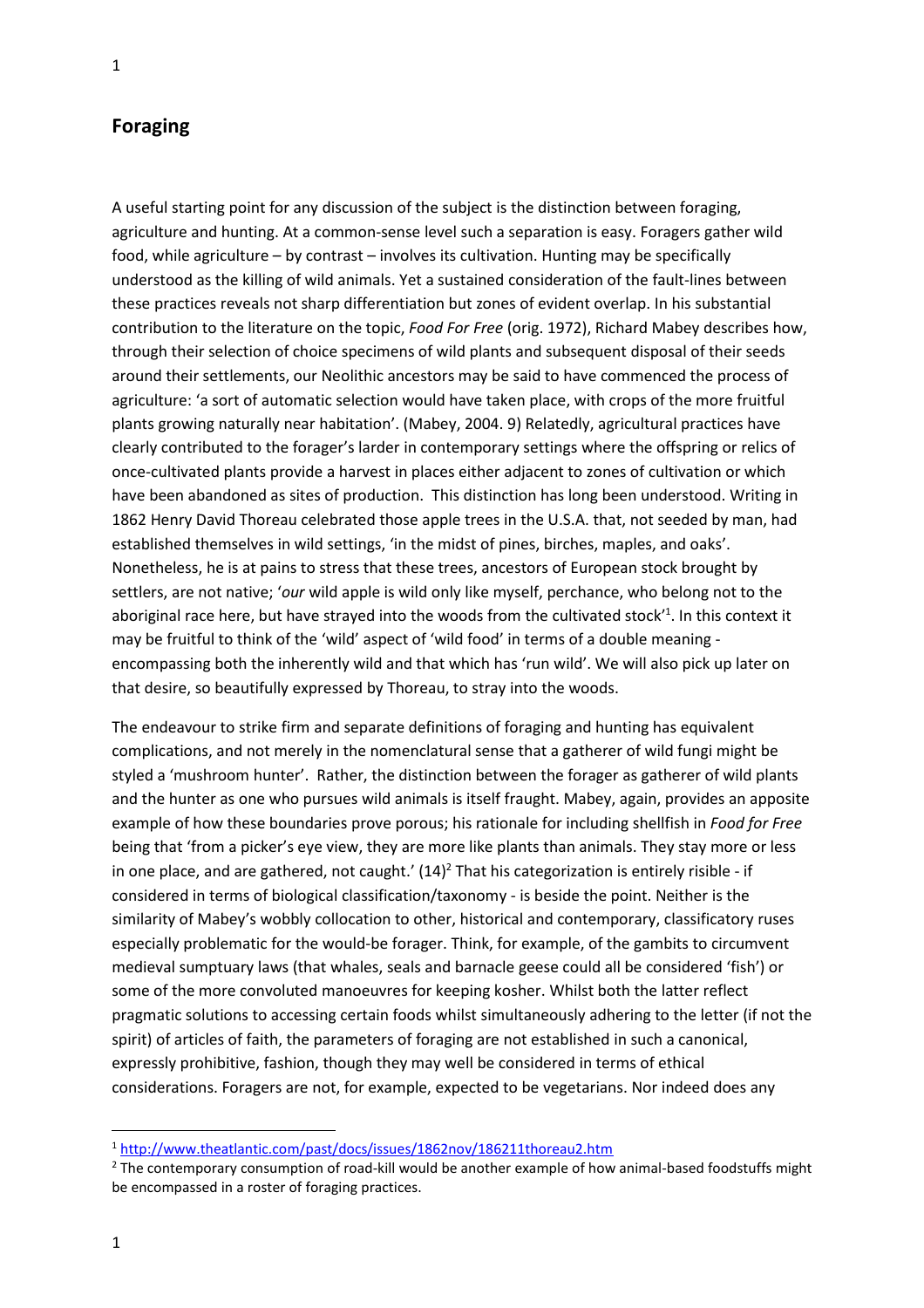entity exist to establish and police expectations, though the literature on foraging certainly offers 'good practice' guidelines focused on sustainability and safety. Instead, Mabey's inclusive definition of the forager's domain reflects an understanding of foraging not existing as *a priori* principles, but first and foremost as a human *practice* which may be charted.

Considered from an anthropological perspective, foraging may be seen as an ancient activity that has shaped our evolution. It may reasonably be argued that we are all the descendants of competent foragers, in that 'individuals with more efficient resource procurement or foraging strategies will have a reproductive advantage over individuals with less.' (Ingold, 2000. 28) However, foraging is now almost entirely supplanted (in terms of providing nourishment) by organised agricultural – and indeed industrial – practices for producing food. It may persist in a few of the remoter regions of the world as a significant contributor to the daily diet, frequently alongside hunting and primitive agriculture, but has otherwise been eclipsed. Given that the examination of those few pre-modern societies whose lifestyles have largely resisted external forces and 'development' lies outside the scope of the present study, what remains is to consider the place of foraging in a world that may be said to have moved on. Broadly speaking, this may be divided into two categories: firstly, times and places where foraging has *re*-appeared of necessity; and secondly, the practice of foraging as a pastime and cultural choice in societies where purchasable food is abundant, easily accessible and frequently cheap. Necessity, as seems proper, will be addressed first.

In the United Kingdom volumes such as *They Can't Ration These* (1940) and *Hedgerow Harvest* (1943) appeared in the context of the Second World War and food rationing. After many decades of the national diet moving away from home-produced goods (both in the sense of the individually domestic and the national) and towards an increasing reliance on foodstuffs sourced from around the Empire, a U-boat blockade and the interruption of global trade meant that Britain would have to return to habits of self-sufficiency. In contemporary terms, it was a crisis of food security. Addressed in large part by increasing the area of land under cultivation and by centrally-controlled measures to ensure the production of only the most necessary foodstuffs for human nourishment and their equitable distribution, an additional means by which the Government sought to increase access to food involved encouraging a return to foraging. Recipe suggestions included dishes that substituted then-unavailable ingredients for ones that could be found locally, for example rose hip marmalade. Hedgerow Harvest asserts that 'the ruby-red seed of the rose makes an excellent marmalade'<sup>3</sup>. It may or not have approximated to orange marmalade (fresh oranges only occasionally came through from America and were restricted to children) but could scarcely have been less popular than some of the manufactured 'substitute' foods, notably the ominous-sounding National Margarine. Rose hip marmalade, and equivalent relishes and side-dishes, also represent a significant strand of continuity through to contemporary foraging practices in that even *in extremis* they rarely constituted the primary elements of sustenance (i.e. of calories consumed) but furnished instead a marginal, though nonetheless welcome, contribution to the diet. Whilst most present-day foragers looking to the hedgerows – for blackberries, or sloes for sloe gin – no longer do so because there is no alternative

<sup>3</sup> <http://www.recipespastandpresent.org.uk/wartime/?cat=92>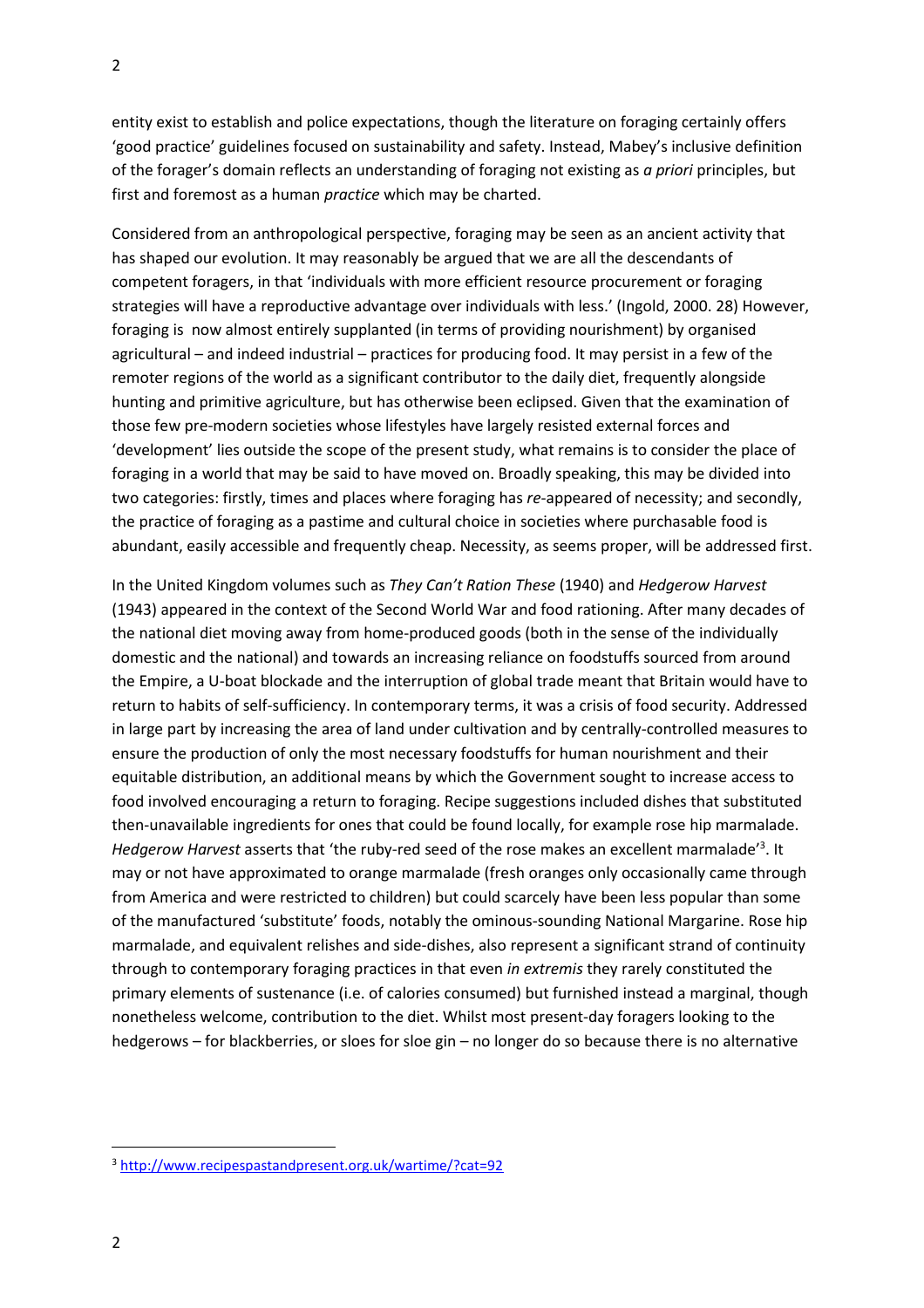source<sup>4</sup>, they still engage in a practice that seasons, varies and enlivens their overall gustatory experience.

Elio Vittorini's semi-autobiographical novel *Conversations in Sicily* includes a poignant sequence in which a mother and her adult son recall their circumstances - and, relatedly, how they ate - in his childhood, including the experience of hunger. "But we were well-off, in our house!" protests the son. "Yes," replies the mother. "Your father got paid at the end of every month, and so for ten days we were well-off […] But when the first ten days were up […] We ate snails." (Vittorini, 2003. 56) For some poor Sicilians in the first half of the Twentieth Century, foraging existed as a vital adjunct to buying and growing one's own food. Foodstuffs such as snails and wild chicory were gathered, not as part of a quaint ritual or desire to connect with the foods of the vernacular landscape, but because the alternative was going hungry. A related account of wild food occupying a more-than-marginal role in the family diet is offered by Joe Bageant in *Rainbow Pie*, his angry lament for America's white rural underclass. Bageant describes how his 'mountain tribe, meat hunters for two-and-a-half centuries in these hills, are truly people of the deer.' (Bageant, 2010. 297) For Europeans, of course, generally occupying far more densely-populated spaces, and with privately-owned hunting grounds jealously guarded and invariably the preserve of a wealthy elite, the notion of populist deer-hunting is nearly inconceivable. It remains a potent cultural trope in the U.S.A., however, albeit that it is probably more usually practiced as leisure and as masculine ritual, rather than as a significant and necessary contributor to the diet.(ref?)

Dorothy Hartley's *Food In England,* originally published in 1954, offers a magisterial survey of the nation's culinary practices, bringing together an extraordinary range of sources and references. Her account of times of food shortages in Medieval England, and of the desperate foraging practices they occasioned, remain compelling:

'So comes the terrible time when berries are gathered for food and wild roots of the pig-nut and acorn are ground to make a miserable ash cake. Fish from the rivers, wild birds killed with sling stones, snakes, shellfish, braxy mutton – anything is food that will fill the belly.' (Hartley, 2006. 231)

Her list is instructive. The fundamental difficulty for the forager of finding and preparing an acceptable form of carbohydrates is especially pointed. Poor ingredients - 'wild roots of the pig nut and acorn'- are laboriously transformed into an explicitly disappointing product, 'the miserable ash cake'. By contrast, the berries gathered for food and the fish from the rivers sound positively Arcadian, though the fact of their being only infrequently present or available, owing to seasonality or the difficulty of catching them, reminds us that they cannot always be relied upon. The wild birds killed with slingshots are less likely to be plump game than blackbirds and thrushes; rather slender pickings. (Thrushes and similarly-sized birds are the principal quarry of one of literature's most arrestingly-rendered foragers, the beautiful half-wild Manon of Marcel Pagnol's *Manon of the Springs*.) Shellfish should more accurately conjure a picture of chewy limpets knocked from the rocks than, say, a choice lobster, and the reference to snakes and braxy (i.e. diseased) mutton reminds us that foraging could be less about the discovery of pristine natural foodstuffs and rather

<sup>4</sup> Though, tragically, at the time of writing thousands of besieged and starving Syrians have been reduced to the consumption of grass and pets.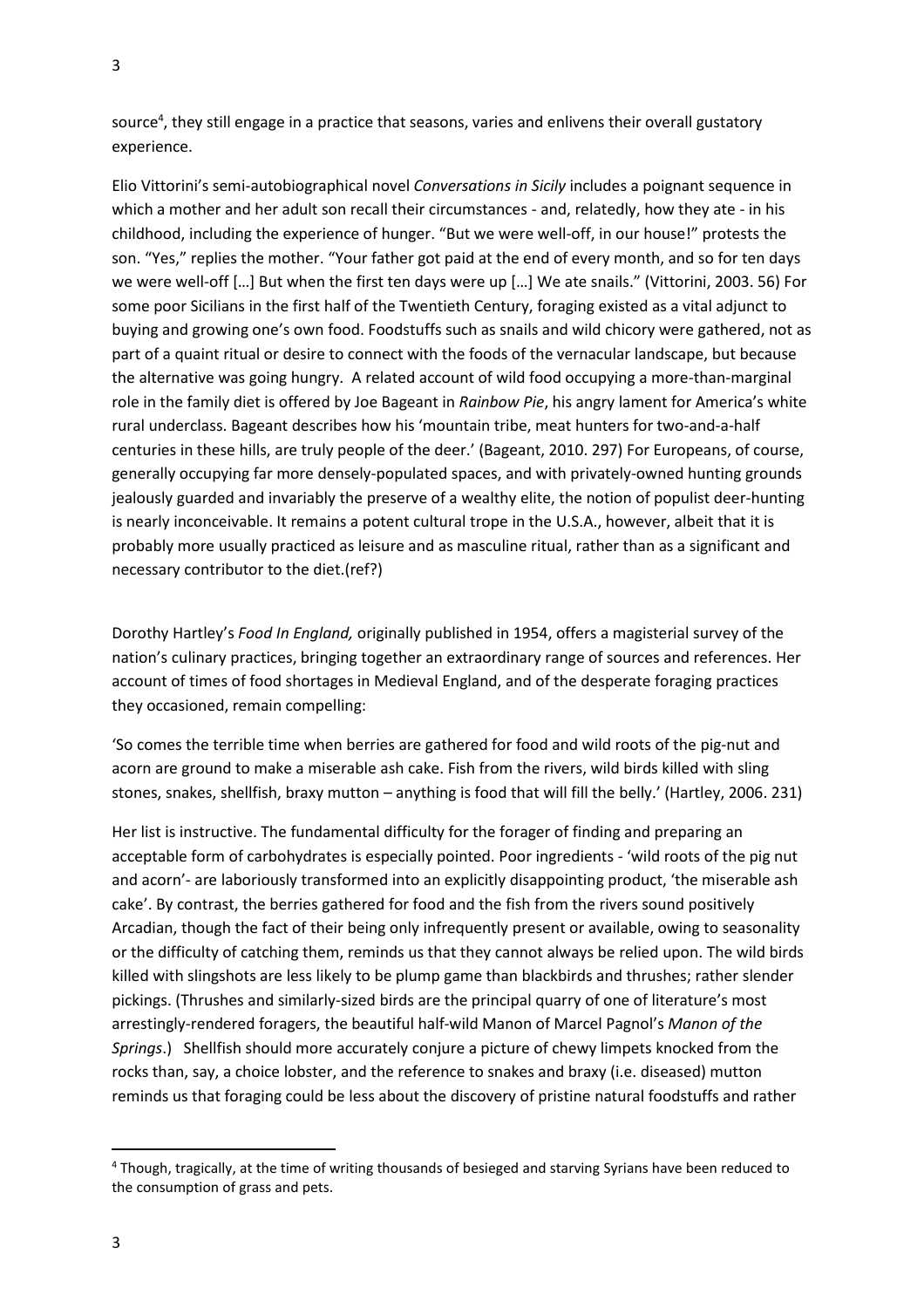more an affair of descending to foods that are despised, discarded and sometimes outright dangerous.

Equally, Hartley's awareness of how tough rural reality could be in no way occludes her capacity to enjoy the beauty of the natural world and its edible wild products. Her often-quoted description of discovering the Chanterelle mushroom is a miniature master-class in sensory evocation and poetic comparison at the same time as providing the reader with a solid guide to accurate identification:

'You find them, suddenly, in the autumn woods, sometimes clustered so close they look like a torn golden shawl dropped down amongst the dead leaves and sticks. They are all the same clear, eggyolk yellow, the stem coming up straight, and springing and spreading stiff as a tiny fountain spurting gold. The top surface is damp and glossy yellow; the underside crinkly matt yellow; and they smell faintly of apricots.' (Hartley, 2006. 301)

Her paean to the Chanterelle makes a fine transition to our analysis of foraging conducted, not out of necessity, but for other reasons. A host of motivations may underlie the choice to forage, including, but not limited to: the desire to obtain some foods from outwith the industrial food complex (as charted in Michael Pollan's *The Omnivore's Dilemma*); a wish to connect with nature and seasonality, along the lines of Thoreau's straying into the woods; participation in historic, local (sometimes resurrected) food-gathering rituals that may have a communal dimension; the enthusiasm to find rare or otherwise unobtainable ingredients; and even the career choice, as, for example, in the case of the professional mushroom or truffle hunter supplying upscale restaurants. The latter case reminds us that not all foraged food is necessarily consumed by foragers and that a single type of foraged food may be the target of both amateur and professional foragers. For example, Mary Hufford's essay on morel-gathering in Appalachia centres on the practice as a community-based affair where the foodstuff is perceived as a local patrimony, part of the 'resources of the commons' (Hufford, 2006. 49) whereas Gary Alan Fine's *Morel Tales* also addresses the business of those who look to sell what they find.

Perhaps one of the most resonant accounts, certainly one of the most mouth-watering, is Alix Kates Shulman's memoir of living, and foraging, out of a coastal shack in Maine over successive summers, *Drinking the Rain*. A self-taught forager – guided by Euell Gibbons' *Stalking the Wild Asparagus* – her food choices combine the ethical thinker's desire to *know* about what she's eating with the gourmet's delight in savouring it. Such evocative names and ingredients as 'juniper, bayberry, Irish moss', 'goosefoot "strawberries" and a fistful of yellow charlock blossoms' (Shulman, 1995. 133) tantalise us with their unfamiliarity – inevitably prompting the thought that the well-informed forager has access to a wider range of taste experiences. Unfamiliarity also entails risk, however, as many of the field guides expressly state. Jon Krakauer's non-fiction book *Into The Wild* describes – and to a certain extent surmises – the experiences of Christopher McCandless who, after dropping out of college, began to travel the USA, ending up in Alaska, where his body was eventually found. It is conjectured, on the basis of a final diary entry, that he died of poisoning from the plants he had foraged and stored. Krakauer postulates that McCandless was influenced by some of America's classic writing on wilderness and the human experience, notably Thoreau and Jack London. It is also known that he had purchased a guide to the edible plants of Alaska. In the new preface to *Food For Free* Mabey specifically decries 'playing at survival', calling it 'the unacceptable face of foraging' (2003. 7). Whilst 'playing' would be a harsh indictment of McCandless' motivations and tragic end,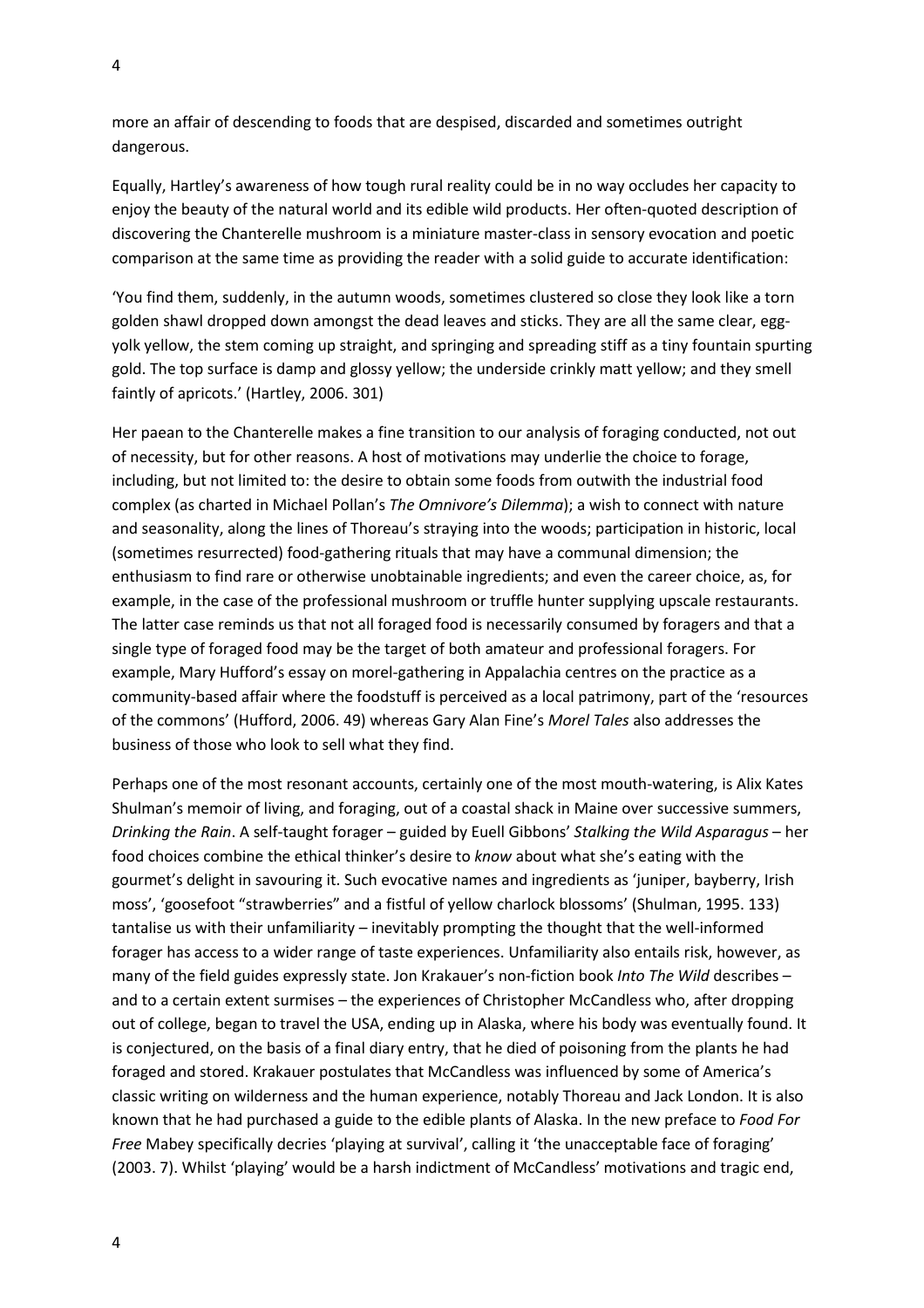there may be observed a contemporary dimension of foraging as entertainment; gruesome foods forced down as a test of mettle and a thrill for squeamish onlookers. For many, popular television programmes in which presenters endure challenging landscapes and obtain nourishment from offputting sources are likely to constitute their main –albeit mediated - exposure to foraging practices. TV adventurer Bear Grylls' book *Extreme Foods: What to Eat When Your Life Depends on it*, with its Witchetty grubs and scorpions, represents the literary manifestation of this on-screen phenomenon, the author's very name fabulously suggestive of culinary machismo.

A recurring property of much of the literature on foraging is its intended function as a practical guide. Indeed many volumes on foraging are expressly sized as portable texts to accompany and assist foraging expeditions. Drawings and photographs, frequently in colour, accompany descriptions of plants and mushrooms, alongside accounts of the best times and places to find them. Accurate *identification* is the over-arching aim, as with equivalent literature on, say, bird-watching. Equally, since identification is, for the forager, a precursor to ingestion, the stakes are somewhat higher. This is especially the case where visual similarities exist between two organisms, one edible and the other not, as, for example, between the Horse Mushroom (*agaricus arvensis*) and the poisonous Yellow-Staining Mushroom (*agaricus xanthodermus*). The latter displays a yellowish hue when bruised or cut. Safety advice in such texts also extends beyond identification, for example the oftrepeated advice to pickers of watercress to avoid picking from stagnant or slow-moving water, to cut near the top, and (generally) to cook the resulting harvest. All these measures work to protect against the liver fluke parasite (*Fasciola hepatica*).

Just as there is an identifiable literature of foraging, it may also be observed that foraging and foraged foods may be spotted, plucked, and relished amidst the wider field of literature. A frequently-foraged food with a notable literary mention is wild garlic. With a heady, garlicky, smell the plant was traditionally reviled by dairymen for its capacity, even in small amounts, to infuse the flavour of milk when consumed by cows. Chapter twenty two of Hardy's *Tess of The D'Urbervilles* begins with dismay at Tess's workplace when a letter of complaint states that 'the butter had a twang' (Hardy, 1985. 195). Tess and her colleagues scour the meadow, armed with small knives, and eventually find and excise no more than half-a-dozen shoots. Not a great deal, but enough to do harm, and – of course – a symbol within the wider narrative of a lurking taint, a concealed danger. For the forager however wild garlic is a welcome arrival. Cut in substantial quantities, carefully rinsed, it can be cooked like spinach in a large pot with butter, salt, and pepper. One of Britain's more unusual examples of a foraged food was eringo, a candied sweetmeat made from the root of Sea Holly (*Eryngium maritimum*). Celebrated in mediaeval times for its supposed aphrodisiac properties, it was preserved in sugar and orange-flower water, selling in the Seventeenth and Eighteenth centuries for more than four shillings a pound (Gordon. 2012: 90). With a welter of supposed culinary-medicinal uses, spanning the already-mentioned aphrodisiac, through aromatic, diaphoretic, diuretic, expectorant, stimulant, and tonic<sup>5</sup>, it is mentioned in a decidedly lusty context in Shakespeare's *The Merry Wives of Windsor* in which a pre-tryst Falstaff proclaims "let it… snow eringoes; let there come a tempest of provocation" (Act 5, Scene 5 – p506). Elsewhere, Shakespeare references another foraged coastal delicacy the gathering of which he describes in *King Lear* as a perilous cliff-face occupation: "Half-way down hangs one that gathers samphire; dreadful trade!"

<sup>5</sup> <http://www.pfaf.org/user/Plant.aspx?LatinName=Eryngium+maritimum>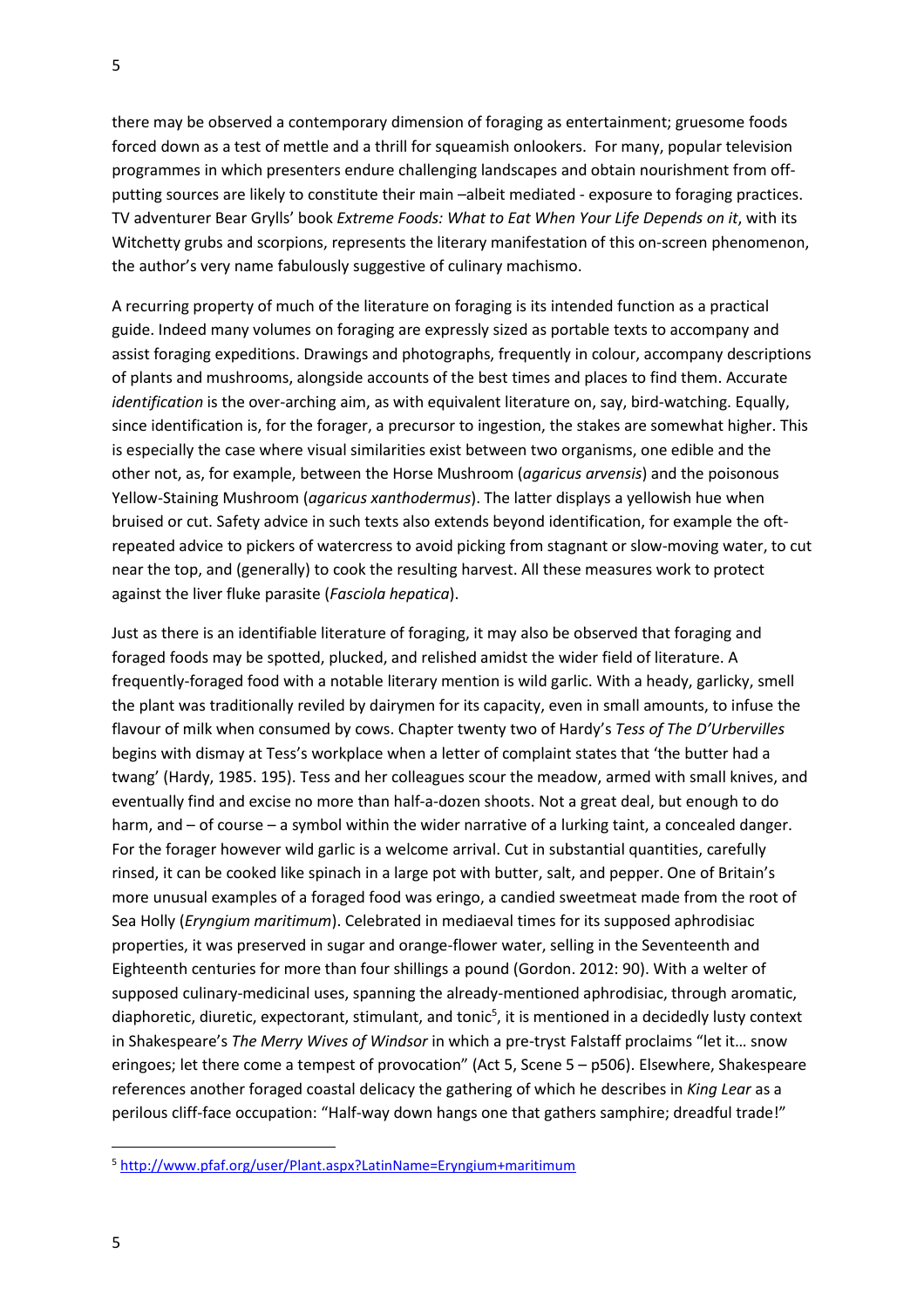(Act 4, Scene 4 – p966)<sup>6</sup>. Charles Nicholls argues that Shakespeare's familiarity with plants and herbs was considerable, 'a countryman's knowledge', and notes the likelihood that he lived very near a physic garden in the years he lodged on London's Silver Street. (Nicholls, 2008. 62) Shakespeare's knowledge of plants, and of their uses, makes a fitting end to this piece, an excerpt from *King Lear* suggesting an analogy of how botanical knowledge and plant names may provide a key or password – for the forager, to an expanded range of food-ways; for the character within the play, to the trust of the ailing King. The choice of plant is, as is invariably the case with Shakespeare, wholly suitable, a traditional remedy for mental disorders of the type that afflict Lear.

## KING LEAR

Give the word.

EDGAR

Sweet Marjoram.

## KING LEAR

Pass.

(Act 4, scene 5 – p967)

Abram, David. (1996) *The Spell of the Sensuous: Perception and Language in a More-Than-Human World:* New York: Pantheon.

Bageant, Joe. (2010) *Rainbow Pie: a Memoir of Redneck America.* London: Portobello Books.

De Mauduit, Vicomte. (1940) *They Can't Ration These.* London: Michael Joseph (2008 Persephone Books)

Evelyn, John. (1699) *Acetaria, A Discourse of Sallets* (1996 – Prospect Books, UK)

Fearnley-Whittingstall, Hugh. (1997) *A Cook on the Wild Side: The Indispensable Guide to Collecting and Cooking Wild Food.* London: Boxtree

Fine, Gary Alan. (1998) *Morel Tales: The Culture of Mushrooming.* Cambridge: Harvard University Press.

<sup>6</sup> The coast remains a potentially dangerous place for the food-gatherer, as evidenced by the 2004 tragedy at Morecombe Bay in which at least 21 cockle-pickers - illegal immigrants from China, criminally ill-prepared by their gang-master - were cut off by the incoming tide and drowned.